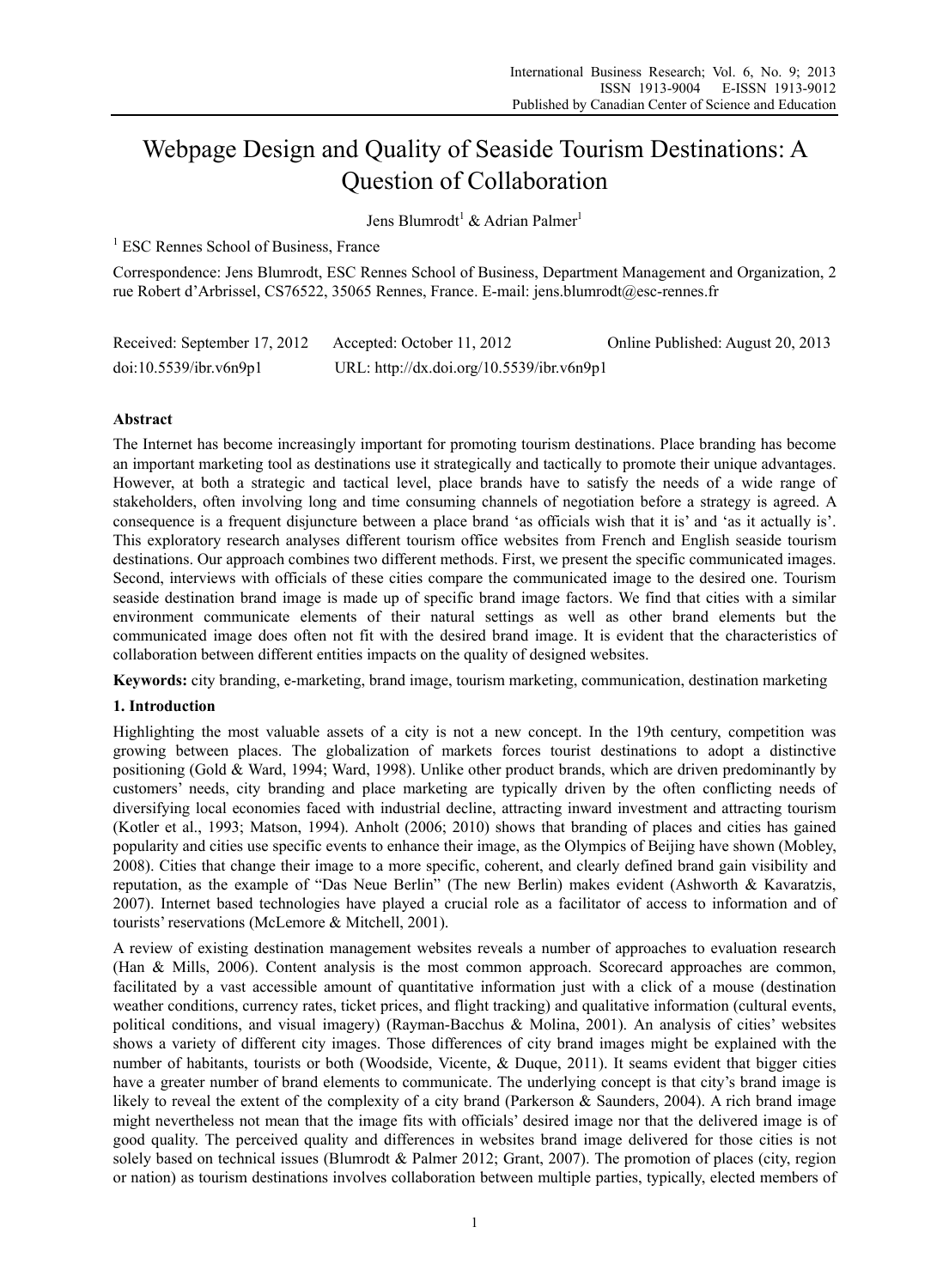government bodies, officers of those bodies and external agencies who provide web design and management services.

Although previous studies have analysed the development of destination images in an offline context, little research has been undertaken to understand how destination images are formed and sustained in an online environment. The contribution of this study is therefore to understand the processes by which destination brands are created online and whether they accurately reflect the interests of key stakeholders.

# **2. Background**

# *2.1 Destination Branding and Branding Concepts*

The topic of tourism destination branding has been the subject of considerable discussion (Anholt, 2010; Kearns & Philo, 1993). While the need for place/destination branding is widely recognised there is nevertheless confusion about its nature and scope. There is very little common theory to reflect "what" we are doing; research and other contributions have focused on the way of branding, in other words, the "how" has been the focus for discussion (Hanna & Rowley, 2008; Lucarelli & Berg, 2011). This is also linked to the fact that brand image perceptions contrast strongly due to the variety of target groups (Zenker, 2009). City brand rankings (cf. Anholt-GMI City Brands Index (in Anholt, 2006) or the Saffron European City Brand Barometer (cf. Hildreth, 2010)) demonstrate the importance given to city branding. Place branding becomes more popular and marketing strategies are shifting to strategic place/destination brand management (Kavaratzis, 2009). Tsiotsou and Ratten highlight that there are still areas that need to be addressed in order to have a more global and refined understanding of where tourism research is heading: "One of the most important concepts linked to branding is brand equity" (Tsiotsou & Ratten, 2010, p. 536).

A destination brand image has to be credible in the eyes of target visitors and linked to brand reality. Brand image comprises cognitive and affective dimensions. The brand should influence destination choice and branding concepts are largely based on destination image (Morgan & Pritchard, 1999). Destination image can be defined as not only based on the perceptions of individual destination attributes but also the holistic impression made by the destination (Echtner  $\&$  Ritchie, 1991). Tourism destinations promote themselves through destination-wide websites, but there is a problem of knowing what image to promote. "If a city official decides to initiate a place branding strategy, how will they know what and whom to be looking for if not even scholars can decide what it is about?" (Kalandides, 2011: 282–283).

Our study focuses on websites' communicated image. Seaside destinations promote similar attributes such as the beauties of the location, history, and heritage. Those brand associations can be classified in three major categories, *attributes*, *benefits* and *attitudes* (Keller 1993; 2008). *Attributes* are descriptive features linked to the product: they can be product-related or non-product related. Non-product related attributes are the external aspects of the product or service that relate to its purchase or consumption. *Customers' benefits* are a personal value the consumer attaches to the product attributes—that is, what consumers think the product or service can do for them. *Brand attitudes* are the overall evaluation of a brand. We assume that these are the three categories which are communicated through tourism office websites.

# 2.2 *Destination Image as a Collaborative Product*

Image projection involves a process of communication a message from the sender—in our case the destination marketing organisation—to the receiver—the internet user and potential tourist (Thill & Bovee, 2010). The sent message is encoded by the webmaster, acting on behalf of the stakeholders in the tourism destination marketing organisation. The planning of promotional campaigns is no longer typified by simplistic, one-dimensional relationships. Collaboration between a range of stakeholders is a condition for successful marketing communication campaigns (Grimes, 2004); there is a shift from collaboration beyond the preserve of advertising agencies to a range of networks (Kim, Han, & Schultz, 2004). In other words there is a growing demand for connectedness and integration driven by clients whose businesses have become increasingly based on collaboration and interaction. Clients look rather for "strategic partners to help them establish a clearly differentiated position and brand personality across all media channels" (Grant, 2007: 427). In this case, quality of tourism destination websites may reflect the quality of collaboration between the principal stakeholders. Deficiencies in this interaction between the key stakeholders—typically city council, tourism office, private sector tourism operators and webmaster—may be a source of a destination's website giving it a competitive disadvantage (see Figure 1).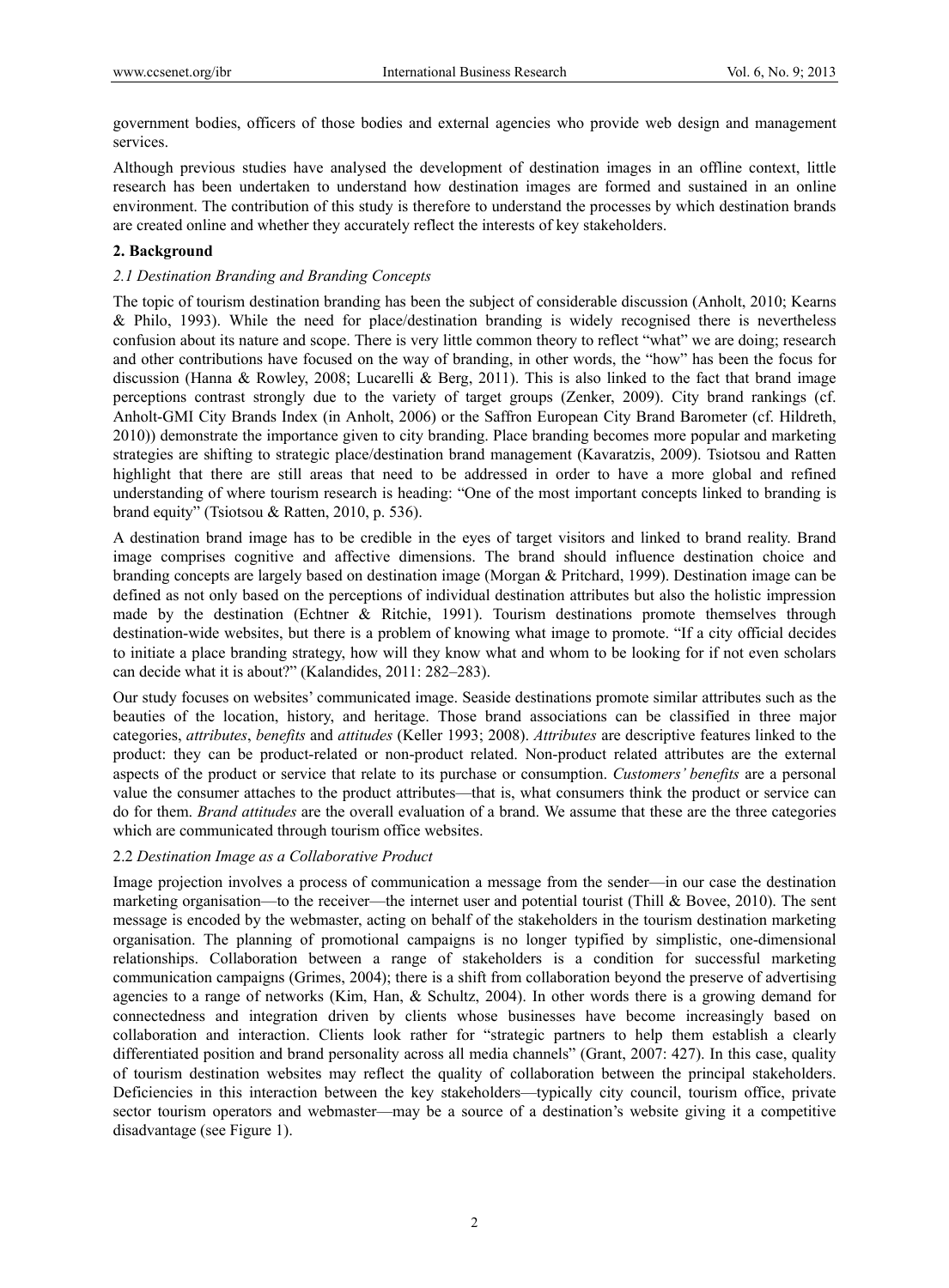

Figure 1. Interaction between different actors involved in website creation

As for the interaction between top management and line managers (Savaneviciene  $\&$  Stankeciciute, 2011) a lack of interaction between the different actors responsible for city branding can make the organization fail to achieve goals. The success of the organization depends widely on how effectively the internal activities are managed and how well its behaviour fits with the environmental conditions. The destination website which faces the public is not only the result of webmaster competence but also the outcome of collaboration quality. Our study seeks to explain the consistency between tourism goals of a city, websites' brand associations, and the quality of the designed image. We formulate the following research questions:

1) *Are the publicly expressed tourism goals of a town consistent with the brand associations presented on its website?* 

2) *What factors distinguish tourism destinations with high consistency between publicly expressed goals and website content and those where there is inconsistency?* 

We assume that three brand categories are communicated through tourism office websites. We complete Caldwell and Freire's (2004) destination branding model, based on functional and symbolic dimensions. Compared to previous research we "catch" the communicated image and compare these elements to the desired image expressed by officers and elected members responsible for developing tourism policy in the town.

# **3. Methods**

Our study focuses on French and English seaside destination brands. France has a rich history and a huge diversity of tourist destinations and offers exceptional seaside tourism, evidenced by the hundreds of kilometres of coastline. Since the end of the 1990s France has been the leading international tourism destination in terms of arrivals (World Tourism Organization, 2012). English seaside tourism destinations are in a sense the direct neighbours/competitors.

# *3.1 City Selection*

The choice of tourist towns and their websites was based on their proximity to the sea and the emphasis of seaside culture. We select four well known French seaside tourism destinations. The cities are located at the Atlantic seaside in the southwest of France. These places are situated in different regions on the French sea side. As a comparison, we chose four English seaside towns.

We assessed the websites of the selected towns on 12 January 2013. The eight towns have a different number of habitants (Table 1). Big towns as tourism destinations at the French West coast are lacking. In France, the coast is protected by law against over development, and this has reduced construction and urbanization in coastal areas.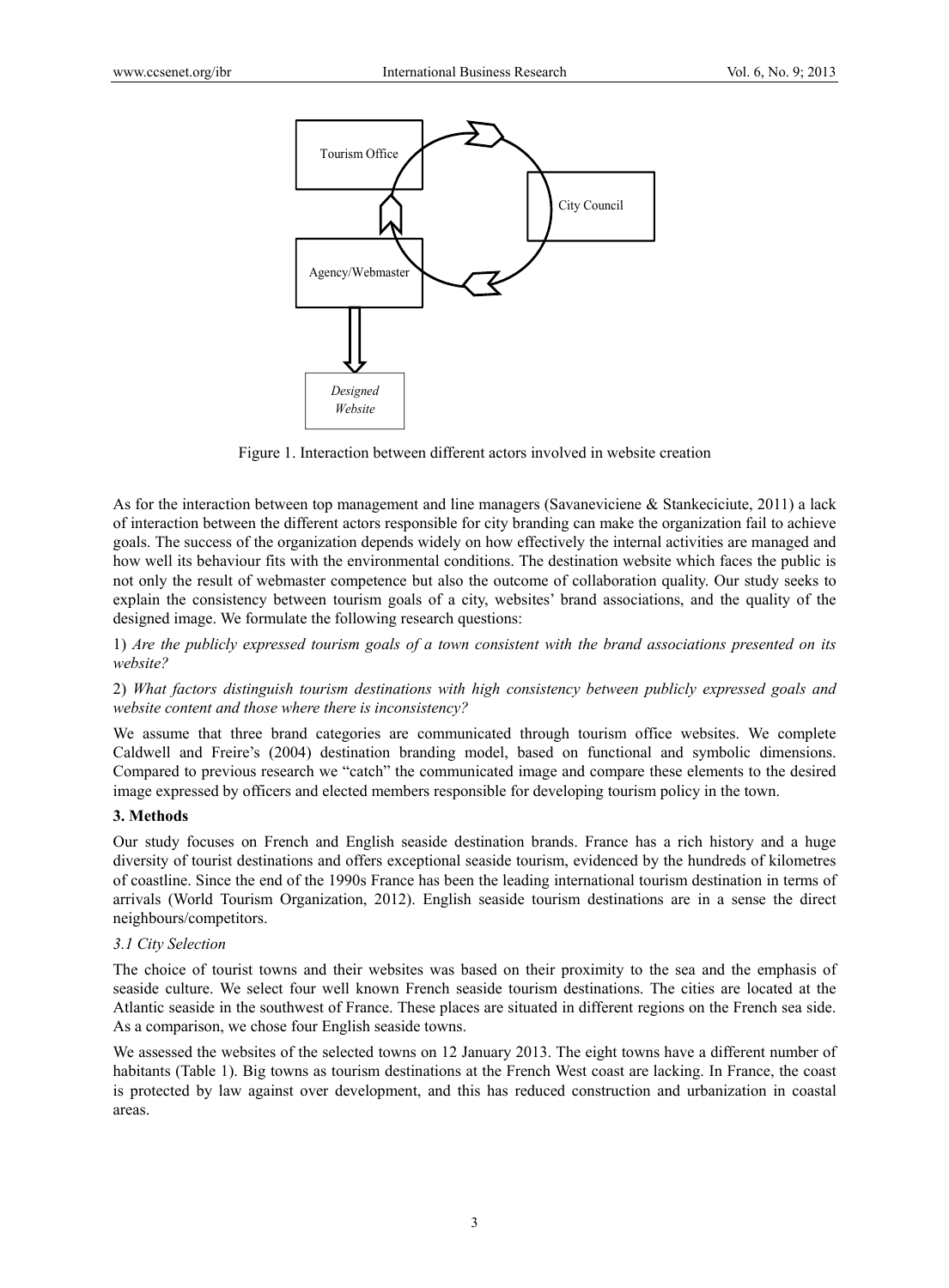#### Table 1. Selected seaside destinations

| <b>City</b>                     | <b>Web Address</b>                  |
|---------------------------------|-------------------------------------|
| French Tourism Office Websites  |                                     |
| Deauville                       | http://www.deauville.org/fr/        |
| Dinard                          | http://www.ot-dinard.com/           |
| Hossegor                        | http://www.hossegor.fr/             |
| Saint Malo                      | http://www.saint-malo-tourisme.com/ |
| English Tourism Office Websites |                                     |
| Bournemouth                     | http://www.visitbournemouth.com/    |
| Plymouth                        | http://www.visitplymouth.co.uk/     |
| Poole                           | http://www.pooletourism.com/        |
| Sidmouth                        | http://www.visitsidmouth.co.uk/     |

#### *3.2 Exploration Semantic Issues*

Florek, Insch and Gnoth (2006) investigated the place branding of New Zealand's city council websites. The authors developed a conceptual framework to identify the elements of place brand on websites. The result was the identification of a tool that measures place brand on city council websites. Regarding their framework the authors do not integrate existing theories and recognized brand image elements. Parkerson and Saunders (2004) developed a grouping of the elements and categories derived from a consumer's perception about a place. To reveal the underlying dimensions, a division between tangible and intangible parts has proved useful. For this research we use the primary web pages defined as those primarily referring to:

- 1. Home page/Welcome page
- 2. Site map
- 3. Access
- 4. General/Practical Information
- 5. History/Culture
- 6. What to do/Activities
- 7. Where to stay/Accommodation
- 8. Where to go out/Eating or Drinking
- 9. Events/Events Calendar
- 10. Social Network (Facebook, Twitter, Linkedin)

These pages are converted into PDF files and then analyzed. The analysis tool has been generated by exploratory interviews with stakeholders and literature. The defined pages of the websites are analyzed by categorizing the semantic content. The destination brand image appears with the different categories (1. Product related attributes & non-product related attributes, 2. Benefits, and 3. Attitude.) which are specified by factors, and items. It is expected, that the emitted brand image will vary depending on the analyzed website. Together, they will generate the cities' brand image.

We measure the occurrence and frequency of different words; they are enumerated, checked and counted. The original tool (WEFTQDA) for measuring place brand elements on city tourism websites (Blumrodt, 2011) explores the use of the software. It is our intention to continue the exploration of this tool and to examine whether or not the identification of place brand elements using French Sphinx Lexica® positively correlates to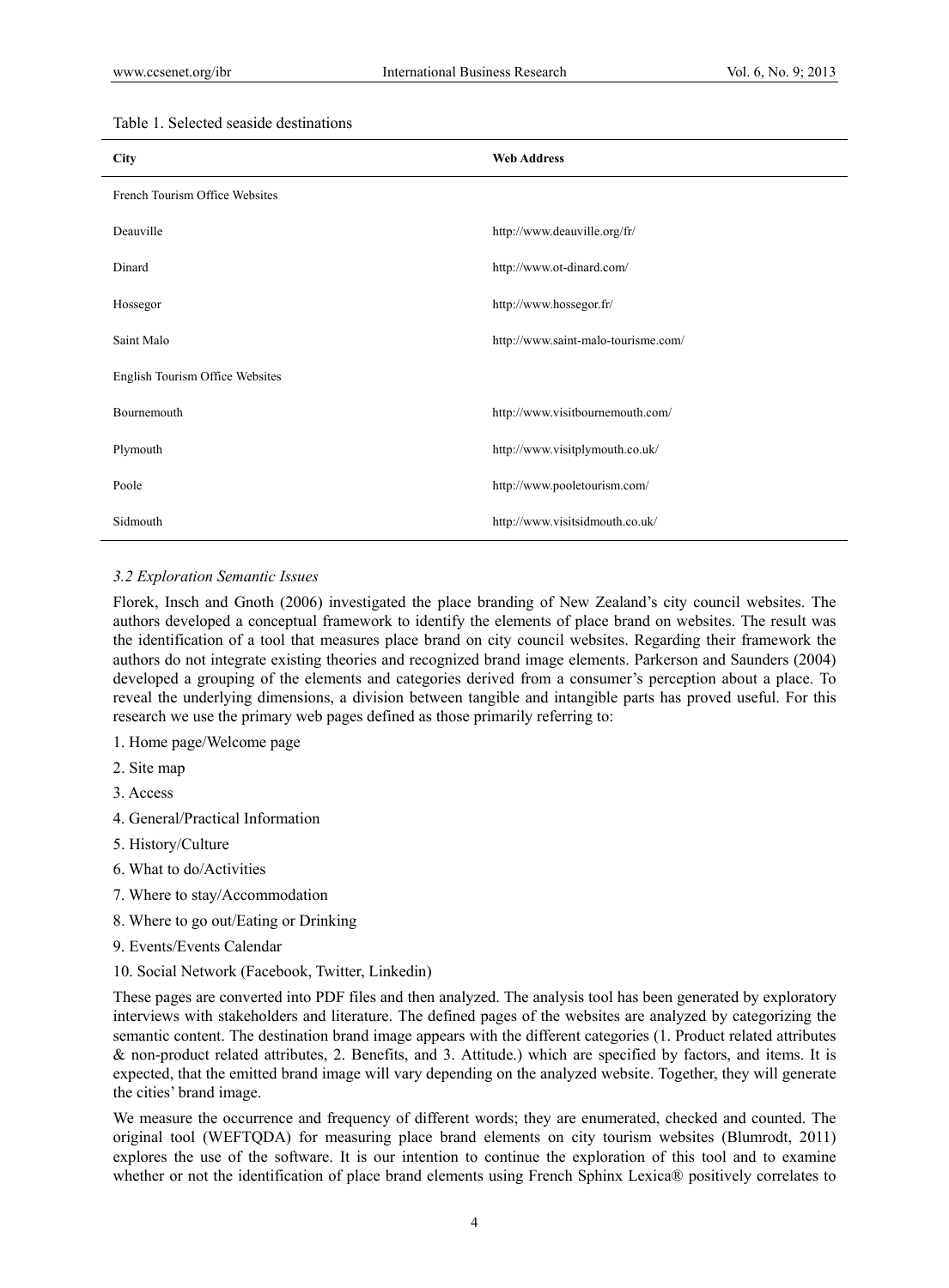the findings of the exploratory analysis (cf*.* http://www.sphinxsurvey.com/).

# *3.3 Exploratory Analysis*

In order to collect qualitative data regarding the expectations of city officials, the Mayor's offices of tourist cities were contacted, interviews set up by phone or in-person. They were guided by a semi-structured questionnaire. Similar questions are asked to the different elected officials responsible for tourism. The discussion guidelines covered the following issues:

How important is tourism to the life of your city?

Do you have a predetermined strategy for the city's image?

If so, how was it created? How is it communicated?

What would you say are the main elements of your city as a brand?

How do you determine these qualities?

Is the brand image important for your city as a tourism destination?

What are your expectations for the website of the city's office of tourism?

Who is managing the website? How many people take care of the office of tourism website?

Do you currently employ website analytics to your website?

Do they meet your expectations?

We measured the intended brand elements. This generates a comparative analysis between the real/communicated (*office of tourism website*) brand elements which have been put in place by the politicians via the tourism office and webmasters (*city officials' expectations*). Interviews with the officials made known more precisely what is expected by these persons. These interviews have been conducted by English or French native speakers. To be as accurate as possible, we recorded and transcribed these interviews. Analysis of the interviews has been undertaken (nVivo).

# **4. Results**

The product related attributes of seaside tourism destinations are related to three main factors, the natural and architectural heritage, as well as the existing facilities. In Figure 2, the natural heritage is reflected by four (nature, beach, country and sea), the architectural by three (architecture, museum churches), and the facilities by eleven items (leisure, activities, sport, golf, tennis, windsurfing/surfing, camping, hotel, restaurant, shopping, boat).

Three brand benefits factors determine tourists' brand experience. Family linked aspects, discovery, and social network (facebook, linkedin, twitter youtube, blog). The brand attitudes factors are based on substantives and adjectives which do not figure on the websites (city size and international), others cannot be recognized as an item but are linked to writing style skills (narrative). If the 1st and 2nd FA have been generated during the next step of analysis, the 3rd FA is linked to researchers' overall assessment of the writing style. The last FA of this category is linked to sustainable development, therefore items have been recognized ("green" and, or "preserved, social, responsible development").

In this first presentation, city-brand associations on websites have been identified for seaside tourism destinations. The next step counts items. Results of our counting method are regrouped to Factors (Table 2: FA).

Below the observed categories, the sum of all observed items is indicated, their means, and the means of items while the product related attributes are excluded.

We notice for all tourism destinations a large score of natural heritage and facilities items. Natural aspects and attractiveness of city Tourism destinations are in the heart of brand image. This is observed from the initial approach. *Content and semantic issues: The content is focussing on natural aspects and physical attractiveness.* Product related attributes are (over-) represented compared to other factors of the brand image. We confirm that different kinds of brand associations exist and they can be categorized for all tourism destinations.

If we take other means as basis of observation (other means excluding product related attributes), several tourism destinations focus also on other factors. Different elements appear specifying their point of view concerning the city's brand image and the importance accorded to online communication. The tourism destinations are focussing on other aspects then only the city's and region's beauty.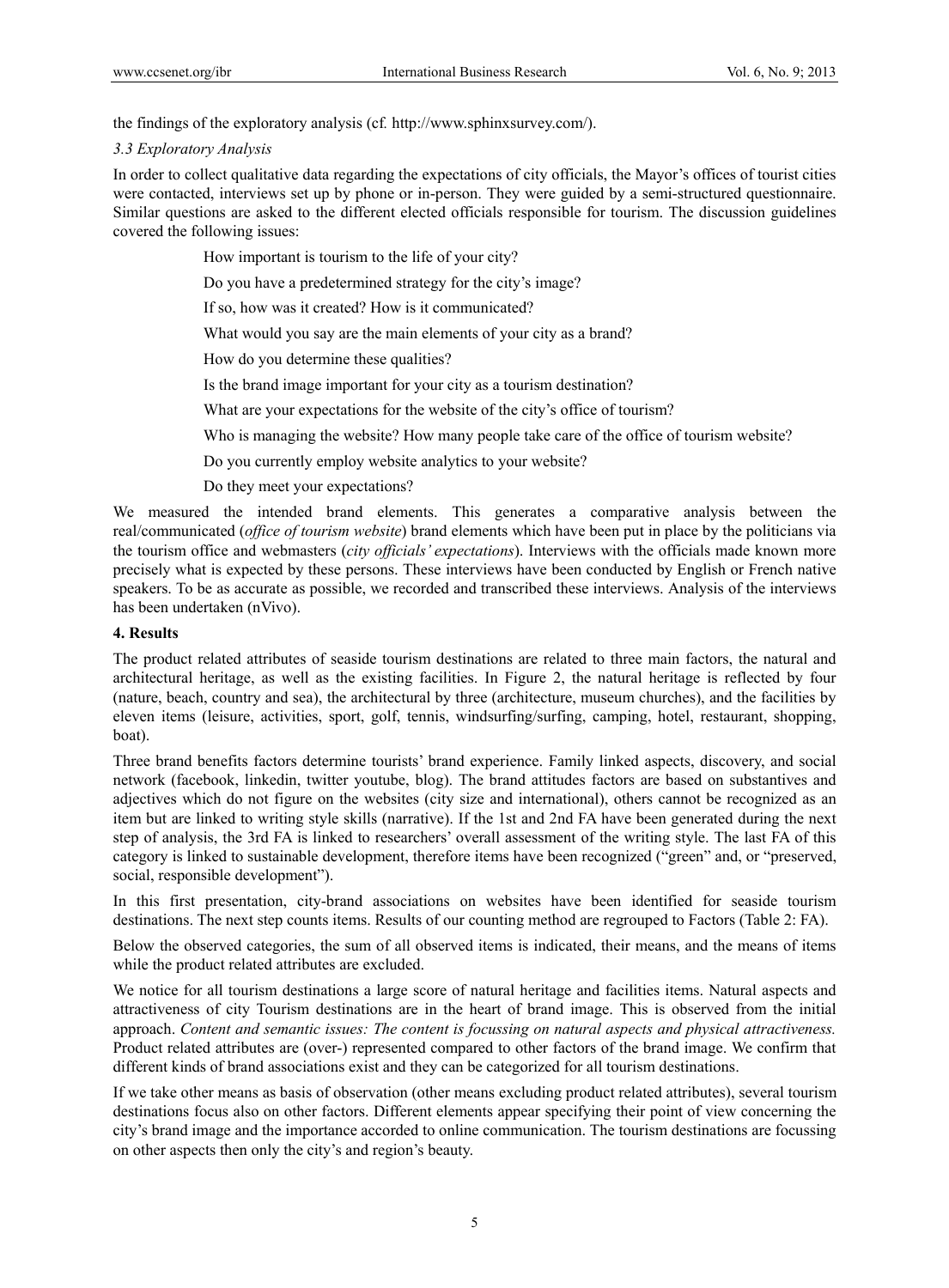**Product related attributes** 



```
4th FA: Sustainable Development (items: green/preserved,
social, responsible development)
```
Figure 2. Concept of tourism destination brand image

Table 2. Frequency of items in tourism destination image

| FA and items          | <b>Deauville</b> | <b>Dinard</b>  | Hossegor       | <b>Saint Malo</b> | Bournemouth |          |          | Plymouth Poole Sidmouth |
|-----------------------|------------------|----------------|----------------|-------------------|-------------|----------|----------|-------------------------|
| Natural Heritage      | 51               | 6              | 11             | 46                | 6           | 10       | 25       | 10                      |
| Architecture Heritage | $\overline{2}$   | $\theta$       | $\Omega$       | 6                 |             | 2        | 9        | 11                      |
| Facilities            | 56               | 8              | 27             | 55                | 12          | 19       | 54       | 28                      |
| <b>History</b>        | 4                | $\Omega$       | $\Omega$       | 8                 | 6           | 5        | 11       | 5                       |
| Culture               | 25               |                | 1              | 28                | 4           | 10       | 6        | 6                       |
| Events                | 14               | $\Omega$       | $\overline{2}$ | 9                 | 3           | 8        | 16       |                         |
| Quality               | 8                | $\theta$       | 2              | $\theta$          |             |          |          | 2                       |
| Family                | 3                | 3              | $\overline{2}$ | 6                 | 4           | 4        | 16       | 3                       |
| Discovery             | 11               | 5              | 4              | 18                | 4           | 5        | 36       | 9                       |
| Social Netw.          | 1                | 2              | $\Omega$       | 4                 |             | $\Omega$ | $\Omega$ | 0                       |
| Sustainable           | 7                | $\Omega$       |                | 3                 | $\Omega$    | $\Omega$ | 5        | 2                       |
| Total of items/sum    | 182              | 25             | 50             | 183               | 42          | 64       | 179      | 83                      |
| Mean                  | 17               | $\overline{c}$ | 5              | 17                | 4           | 6        | 16       | 8                       |
| Other means           | 9                |                | 2              | 10                | 3           | 4        | 11       | 4                       |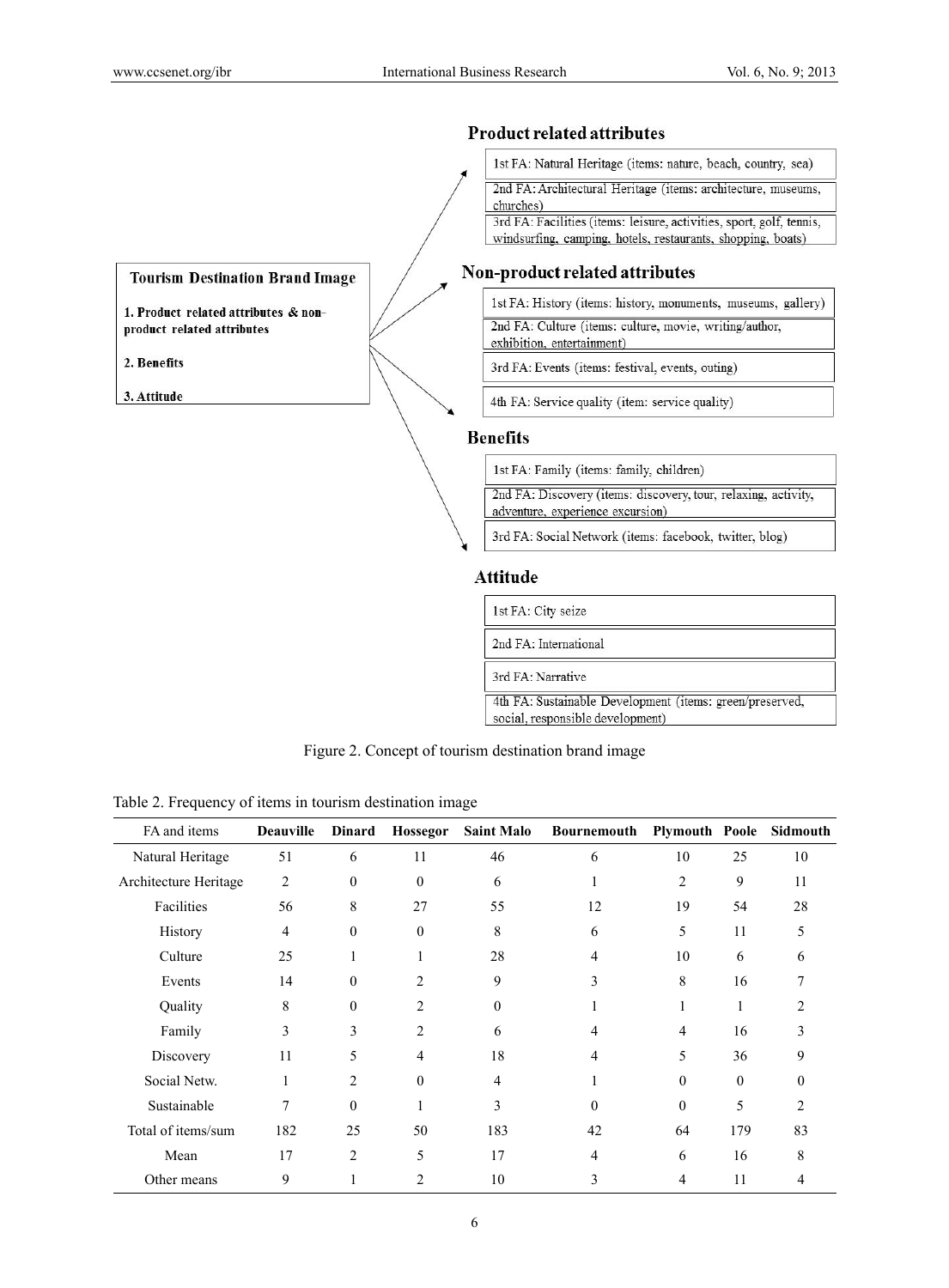| Officials     | <b>Deauville</b> | <b>Dinard</b>                                   | Hossegor     | <b>Saint Malo</b>  | <b>Bournemouth</b> | Plymouth               | Poole        | Sidmouth               |
|---------------|------------------|-------------------------------------------------|--------------|--------------------|--------------------|------------------------|--------------|------------------------|
| Natural       |                  |                                                 |              | Maritime           |                    |                        | Famous       |                        |
| Heritage      |                  |                                                 |              | & biotechnology    |                    |                        | beaches      |                        |
|               |                  |                                                 |              | Fit                |                    |                        | Fit          |                        |
| Architectural |                  |                                                 |              | Historical         |                    |                        |              |                        |
| Heritage      |                  |                                                 |              | heritage           |                    |                        |              |                        |
|               |                  |                                                 |              | Fit                |                    |                        |              |                        |
| Facilities    |                  | Summer and Sport activities (for Surf clientele |              | Sports             | Best facilities &  | <b>Best facilities</b> | Water        | <b>Best facilities</b> |
|               | high seasons     | young                                           | (surf sport) | Fit                | water sport        | & water sport          | sport        | & water sport          |
|               | activities       | people-associations                             | Fit          |                    | activities & other | activities             | activities,  | activities             |
|               | Fit              | /clubs)                                         |              |                    | sports             | Fit                    | sailing,     | Fit                    |
|               |                  | No Fit                                          |              |                    | Fit                |                        | angling      |                        |
|               |                  |                                                 |              |                    |                    |                        | Fit          |                        |
| History       |                  |                                                 |              |                    |                    |                        |              |                        |
| Culture       | Cultural event   |                                                 | Basque       | Literature, writer |                    | Activities             |              |                        |
|               | policy           |                                                 | culture      | Fit                |                    | others then            |              |                        |
|               | Fit              |                                                 | No Fit       |                    |                    | seaside:               |              |                        |
|               |                  |                                                 |              |                    |                    | cultural               |              |                        |
|               |                  |                                                 |              |                    |                    | infrastructures        |              |                        |
|               |                  |                                                 |              |                    |                    | Fit <sub>0</sub>       |              |                        |
| Events        |                  | Event driven policy Sport events                |              | Event driven       |                    |                        |              |                        |
|               |                  | No Fit                                          | No Fit       | policy             |                    |                        |              |                        |
|               |                  |                                                 |              | Fit                |                    |                        |              |                        |
| Quality       |                  |                                                 |              | Quality of life    |                    |                        |              |                        |
|               |                  |                                                 |              | Fit                |                    |                        |              |                        |
| Family        | School           |                                                 |              |                    |                    |                        |              |                        |
|               | holidays &       |                                                 |              |                    |                    |                        |              |                        |
|               | weekends         |                                                 |              |                    |                    |                        |              |                        |
|               | Fit              |                                                 |              |                    |                    |                        |              |                        |
| Discover      |                  |                                                 |              | Discover about     |                    |                        |              |                        |
|               |                  |                                                 |              | Corsaire           |                    |                        |              |                        |
|               |                  |                                                 |              | Fit                |                    |                        |              |                        |
| Seize         | $<\!\!5$         | $=10$                                           | $<$ 5        | $=50$              | <170               | $<150$                 | $<$ 260 $\,$ | $< \! \! 20$           |
| thousands of  |                  |                                                 |              |                    |                    |                        |              |                        |
| habitants     |                  |                                                 |              |                    |                    |                        |              |                        |
| International | $\,$ I $\,$      | $\sqrt{2}$                                      | $\rm I$ 3    | $\!1$              |                    |                        |              |                        |
| Sustainable   |                  |                                                 |              |                    |                    |                        |              |                        |
| Development   |                  |                                                 |              |                    |                    |                        |              |                        |
| Fit           | 3/3              | 0/2                                             | 1/3          | 7/7                | 1/1                | $2/2\,$                | 2/2          | 1/1                    |
| $\bf{No}$ Fit | $0/3$            | $2/2\,$                                         | $2/3$        | $0/7\,$            | $0/1\,$            | $0/2\,$                | $0/2\,$      | $0/1$                  |

# Table 3. Officials perceptions of tourism destination brand image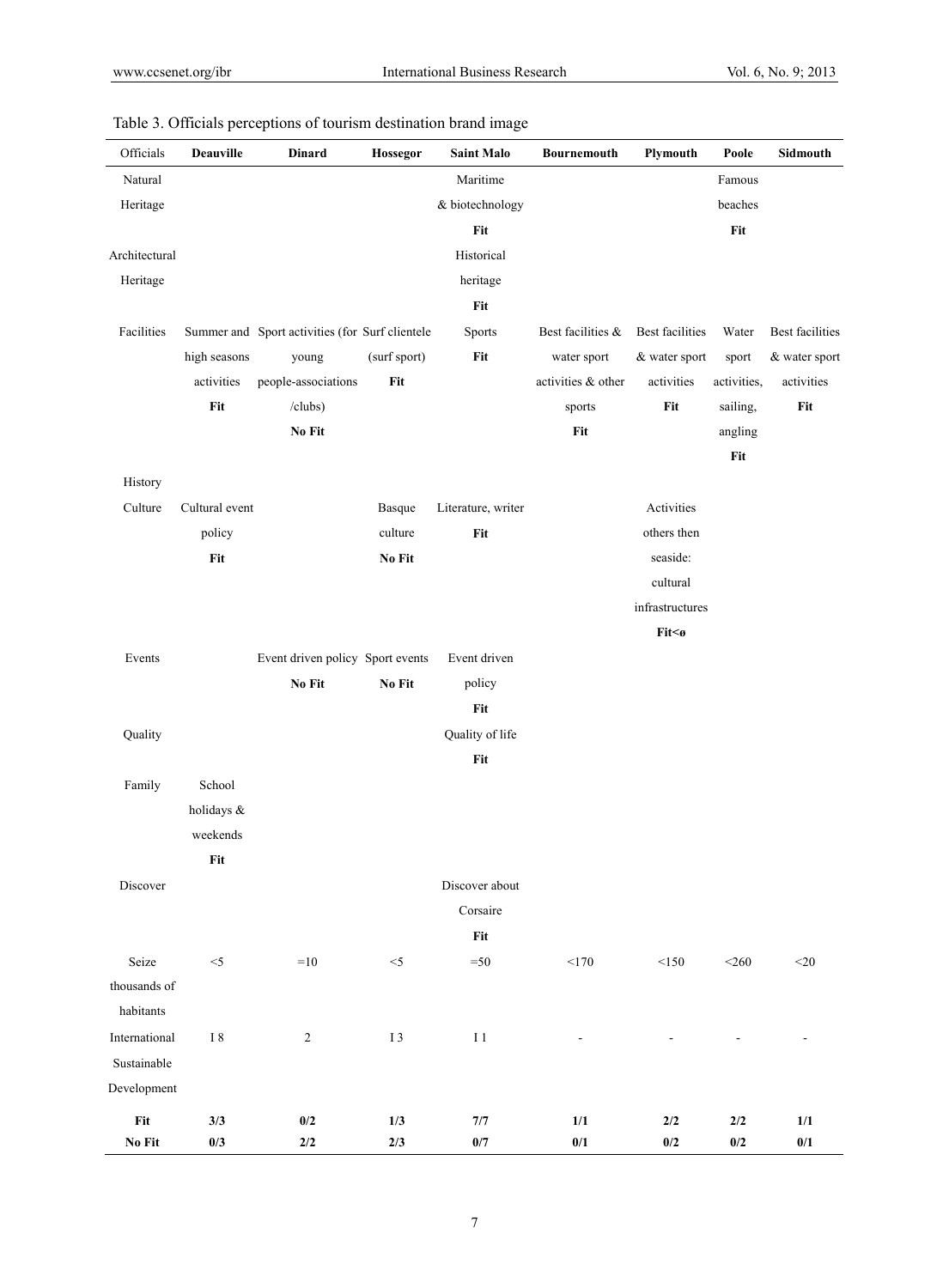The strategic brand elements have been recognized during the interviews (cf. table 3); they are mentioned as corresponding factors in the left column. The first line indicates cities' names.

Different elements appear specifying their point of view concerning the city's brand image and the importance accorded to online communication.

If these elements figure as items on the city's website, the officials' perceptions of tourism destination brand image "fit" with their website designed brand image (cf*.* Table 3: "fit" and "No fit"). There is a gap between web-policies which can be illustrated with the examples of different desired and transmitted brand images.

Deauville, Saint Malo and Poole are considered as best practice of tourism brand communication on websites (Blumrodt, 2011). Beside the beauty of the destination there are other aspects which highlight the places' assets to attract tourists. Their brand attributes are a starting point for a more diversified brand image. These cities take, compared to their counterpart, more recent issues, such as sustainable tourism, into account. Sustainability issues have not spared the tourism sector where it is no longer seen as having no significant impact on the natural, human made and socio-cultural environment in which it is situated (Garrod & Fyall, 2000).

These differences between the desired and transmitted image can be summarised (see Figure 3). The figure contains different information. The cities are placed in the figure with the obtained mean score (X-coordinate value); the total score of items is also mentioned. The elected officials' desired image is compared to the web-image (bottom line: Fit/No Fit).



Figure 3. Brand image fit on websites and website management

Web=Delegated to Webmaster; WebTO=Webmaster and tourism office managed; WebCiTo=Webmaster, city council, and tourism office managed

The importance for *tourism* (Figure 3: Importance) and *brand image associations* (Figure 3: BIA) are assessed during the interviews with officials. The Figure mentions cities' officials who attribute a high importance to brand image or tourism (score = 1). These issues are for other officials not of utmost importance (score = 2). Differences are noticed concerning the websites management. Some cities have delegated the websites management to webmaster, other cities tourism offices manage with the webmaster the website, and a last group of cities manage with the tourism office and the webmaster city's webpage.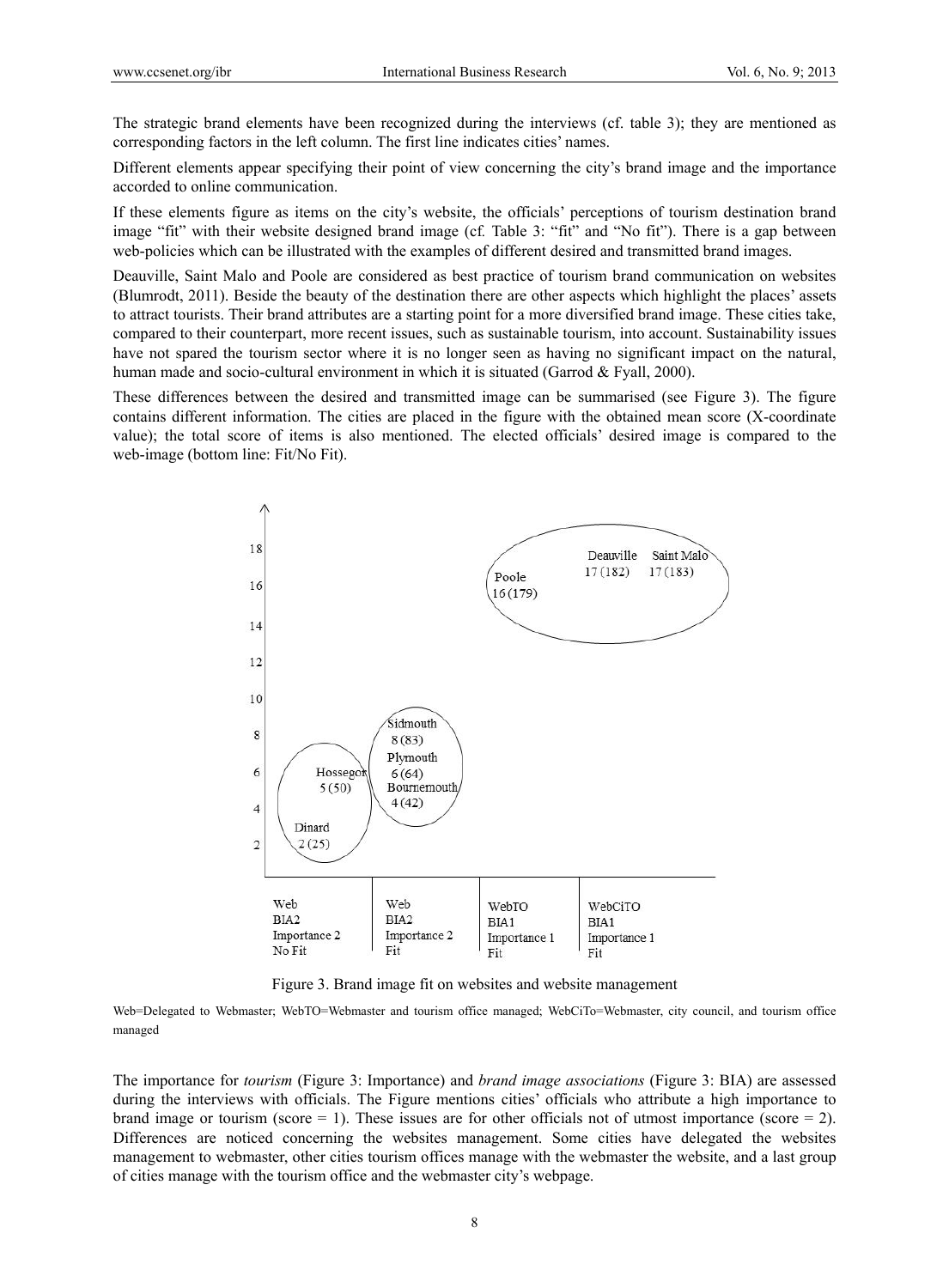Different categories of city websites appear. The first group (Dinard & Hossegor) have a low score of items, especially for the mean of non-product related attributes. Their desired image does not fit with the communicated image. The officials do not attribute the highest importance to BIA and tourism. The websites management is delegated to webmasters. The second group (Bournemouth, Plymouth, & Sidmouth) are tourism destinations with a fitting desired and transmitted image. As the first group, their brand image is not diversified. The sites are also managed by the webmaster. The third group (Poole, Deauville, & Saint Malo) contains the best performing websites, their brand images are diversified, and the desired image fits with the transmitted image. The tourism office and the webmaster (Poole), or the city council, the tourism office, and a webmaster (Deauville & Saint Malo) take care of the website. Image and tourism are for those officials a priority.

Brand associations do not in all cases reflect officials' tourism goals. The existent gaps between publicly expressed goals and those expressed on websites can be explained by the different management styles; these findings need further discussions.

#### **5. Discussion**

This study has made a contribution to our understanding of the disjuncture that frequently occurs between the brand development goals of a tourism destination marketing organisation, and the brand image that is actually communicated to target audiences. For destination marketing organisations, previous studies in an offline context have suggested that this disjuncture may be partly explained by the need to reconcile the often conflicting goals of stakeholder groups involved in the tourism destination. Our study has added further evidence of this disjuncture in an online context and noted the importance of collaborative working relationships for reducing this disjuncture.

Our study has confirmed that tourism organizations are characterized by a high degree of collaborative interaction between the public and private sectors at all levels of the destination management (Goeldner  $\&$ Ritchie, 2012). The best performing websites are managed collaboratively. Saint Malo, Deauville, and Poole have the most diversified websites where key components fit well with the desired destination brand image. The collaboration for French seaside destinations is centralized and the city council is directly linked to the tourism office (see Figure 4: link  $1 \& 1$ ); information on the website is regularly updated with the webmaster. Meetings between the three entities are held several times a year.



Figure 4. Confirmed model of interaction between different actors involved in website creation

The UK environment requires more independence for the tourism offices, the collaboration with the city council is informal (link II) and the collaboration with the agency direct (link 1).

Sidmouth, Plymouth, and Bournemouth websites are less diversified but the right image is communicated. Those websites can be improved while adding pertinent and significant items corresponding to the large city environment. These websites are mastered by the agency with a regular feedback from the tourism office (link 2). There is no direct link with the city council, contacts do nevertheless exist (link III).

Dinard and Hossegor have interesting websites, but they do not reflect the desired brand image. They are, as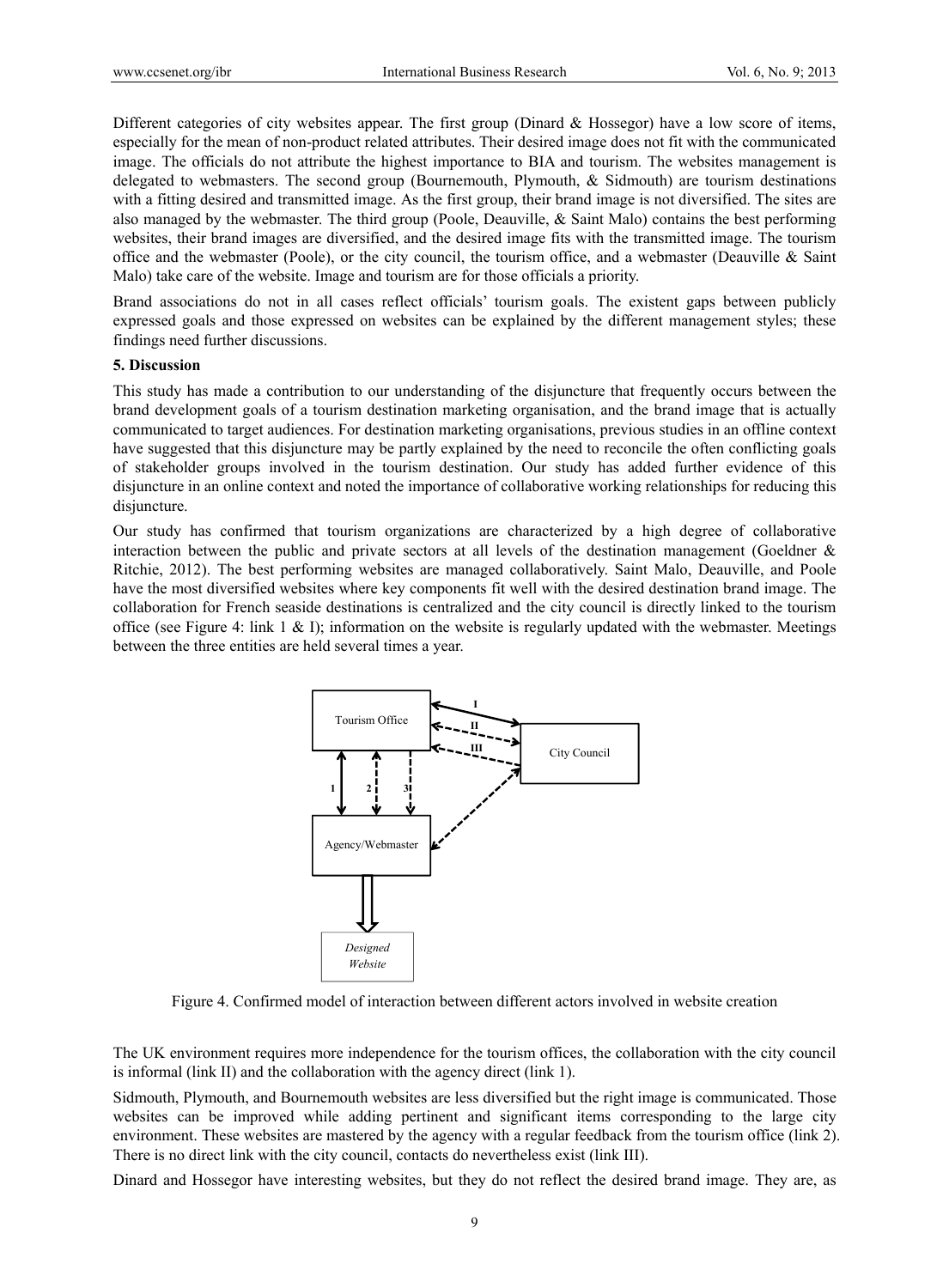their English counterparts, managed by the webmaster, there is only a feedback from the tourism office (link 3). The city council is not involved. For these two cities the desired brand image does not fit with the city's website. This can be explained by a lacking interest of attributed "importance of tourism" and "brand image associations", the most significant argument is based on the outsourced web design to webmasters.

For many reasons officials' desired image might be distorted when it finally appears on the website. The webmaster is not the right person to design city brand images, the website's architecture and content vary greatly from one agency to another (Burford, 2011).

Collaboration operates in a 'shared power' environment in which the involved stakeholders manage different resources and knowledge and they have their own distinct bases of power and authority (Crosby & Bryson, 2010). When the city council collaborates with the different stakeholders it assumes the role of a facilitator. This role to facilitate rather than to direct can be applied to both best practices network, the French (1&I and link from city council to the webmaster) and the English (1&II) collaboration style. Ansell and Gash (2012) called those facilitators "catalysts", they help to identify and realize value-creating opportunities.

Website information usefulness is not a question of high tourism destination dominance (Woodside, Vicente, & Duque, 2011), but in general linked to the importance attributed by officials to the collaboration process. On the lowest level of website quality the website design is delegated to webmasters or on a small network between webmaster and tourism office, they appear in the bottom line (Figure 5). The corresponding cities are Dinard and Hossegor.



Figure 5. The impact of collaboration and centralized management style on websites

On the second, the cooperative level, contacts between the webmaster and the tourism office are established; as a consequence the simple brand image fits (Bournemouth, Plymouth, & Sidmouth). The coordinative management style (Poole) assures a diversified website, the webmaster works regularly with the tourism office which is in contact with the city council. On the highest level (Deauville & Saint Malo), the collaboration between the three stakeholders is engaged and the city council, as a guarantor of the city tourism policy, is fully engaged as a catalyst and facilitates the collaboration.

In terms of websites content, the traditional tourism framework of Sea-Sun-Sand and Sex of seaside tourism and the Sightseeing-Shopping-Shows-Short breaks of urban tourism are being transformed into a new tourism demand framework driven by the elements of technology, ecology/environment, education and entertainment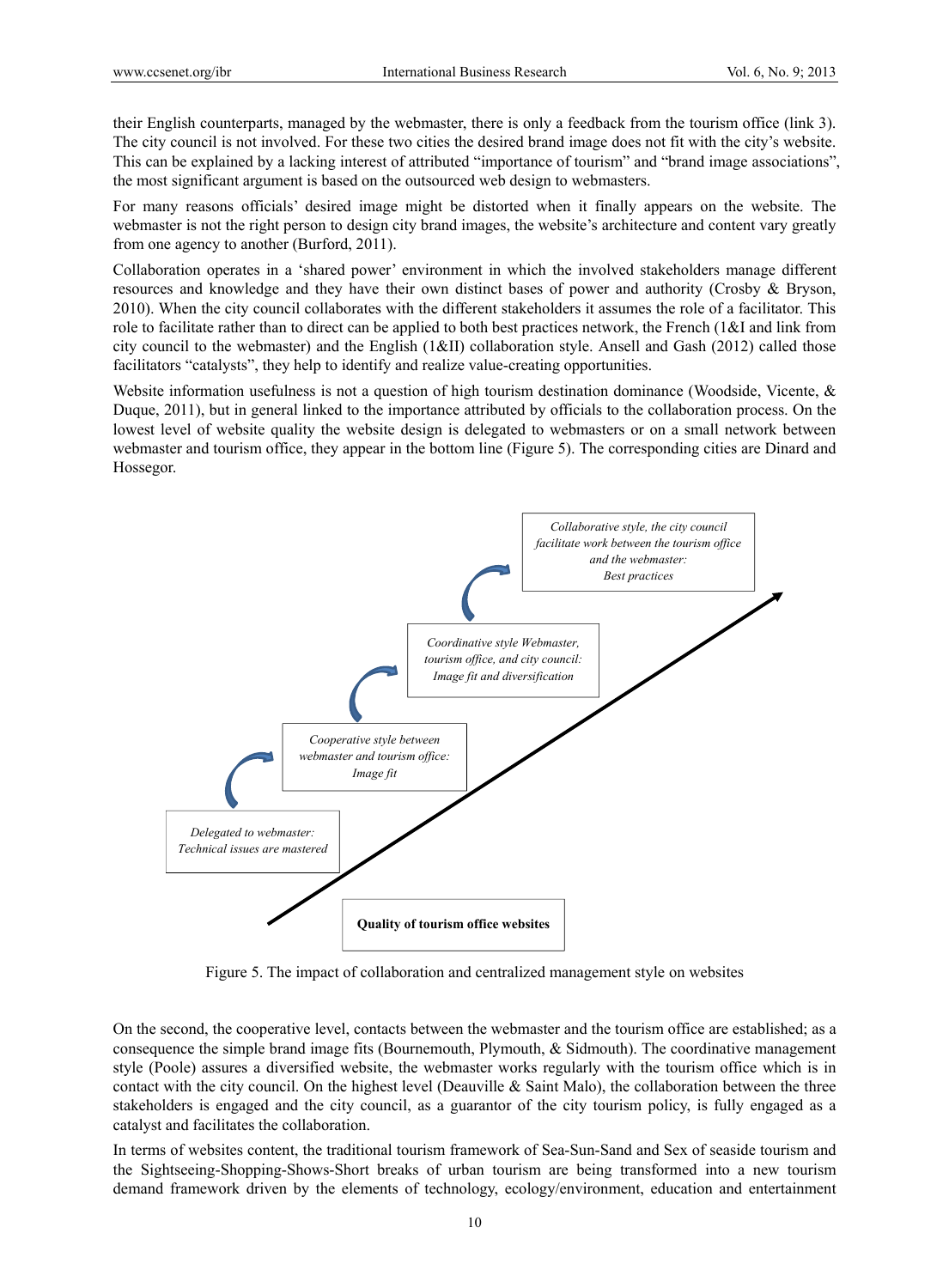and multi-culture (Buhalis, 2001), these elements do not appear as expected on websites. Also in a sustainable perspective, tourism development can be thought of as meeting the needs of present tourists and host regions while protecting and enhancing opportunity for the future leading to management of all resources in such way that can fulfil economic, social and aesthetic needs while maintaining cultural integrity, essential ecological processes, biological diversity and life support system (Inskeep, 1991).

Our results are consistent with previous research on brand associations claiming that brand association should focus on non-product related attributes for efficiently and effectively having an impact on customers (DeChernatony, 2001; De Chernatony & Segal-Horn, 2001). Our study also revealed the correlation between collaboration and the increase of non-product related attributes. This has been one of Zenker's (2011) designed directions of future research.

The present exploratory research can be enriched in different ways. Websites are quite diverse and our research has only considered eight tourism destination websites. Our research protocol should be replicated in a geographically more diverse range of destinations. The range of items in the different categories has to be confirmed or adapted to other seaside destinations and new best practices will appear. The presented websites change regularly and the research reported here is a snapshot at one point in time.

This study was cross-sectional, but it could be argued that the results of collaborative working are only revealed over time, therefore a longitudinal study will be better able to analyse the dynamics of collaboration between key stakeholders.

#### **References**

- Aaker, D. A. (1991). *Managing Brand Equity: Capitalizing on the value of a Brand Name*. New York: The Free Press.
- Anholt, S. (2006). *Anholt City Brand Index—"How the World Views Its Cities"* (2nd ed.). Bellevue, WA: Global Market Insight.
- Anholt, S. (2010). *Places—Identity, Image and Reputation.* New York: Palgrave Macmillan.
- Ansell, Ch., & Gash, G. (2012). Stewards, mediators, and catalysts: Toward a model of collaborative leadership. *The Innovation Journal: The Public Sector Innovation Journal, 17(*1), 1–21.
- Ashworth, G., & Kavaratzis, M. (2007). Beyond the logo: Brand management for cities. *Brand Management, 16*(8), 520–531. http://dx.doi.org/10.1057/palgrave.bm.2550133
- Blain, C., Levy, S. E., & Ritchie, J. R. B. (2005). Destination Branding: Insights and Practices from Destination Management Organizations. *Journal of Travel Research, 43*, 328–338. http://dx.doi.org/10.1177/0047287505274646
- Blumrodt, J., & Palmer, A. (2012). Branding tourism sea side destinations through websites. *Discussion Paper Academy of Management Meeting,* August, 3–7.
- Blumrodt, J. (2011). L'internet comme outil markéting communication distinctif pour vendre la côte française! In Mansfield, C., & Seligman, S. (Eds.), *Narrative and the Built Heritage—Papers in Tourism Research* (pp. 86–115). Saarbrücken: VDM.
- Buhalis, D. (2001). The Tourism Phenomenon: the New Tourist and Consumer. In Wahab, S., & Cooper, C. (Eds.), *Tourism in the Age of Globalization*. New York: Routledge.
- Burford, S. (2011). Complexity and the Practice of Web Information Architecture. *Journal of the American Society for Information Science and Technology, 62*(10), 2024–2037. http://dx.doi.org/10.1002/asi.21582
- Caldwell, N., & Freire, J. R. (2004). The differences between branding a country, a region and a city: Applying the Brand Box Model. *Journal of Brand Management, 12*(1), 50–61. http://dx.doi.org/10.1057/palgrave.bm.2540201
- Crosby, B. C., & Bryson, J. (2010). Integrative Leadership and the Creation and Maintenance of Cross-Sector Collaborations. *The Leadership Quarterly, 21*(2), 211–30. http://dx.doi.org/10.1016/j.leaqua.2010.01.003
- De Chernatony, L., (2001). A model for strategically building brands. *Brand Management*, *9*(1), 32–44. http://dx.doi.org/10.1057/palgrave.bm.2540050
- De Chernatony, L., & Segal-Horn, S. (2001). Building on services' characteristics to develop successful services brands*. Journal of Marketing Management, 17*, 645–669. http://dx.doi.org/10.1057/palgrave.bm.2540050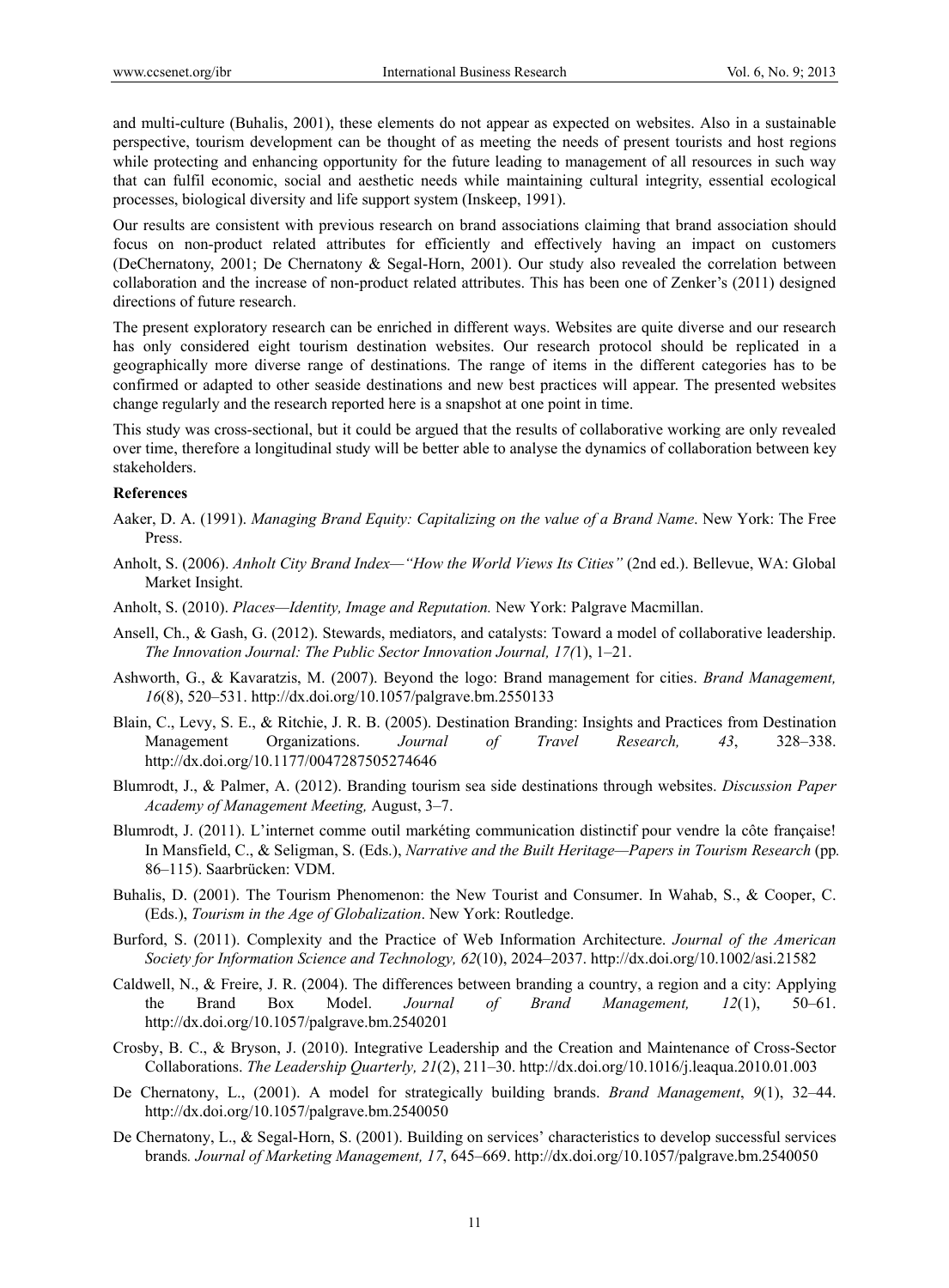- Echtner, Ch. M., & Ritchie, J. R. B. (1991). The Meaning and Measurement of Destination Image. *Journal of Tourism Studies, 2*(2), 2–12. http://dx.doi.org/10.1362/026725701323366773
- Florek, M., Insch, A., & Gnoth, J. (2006). City council websites as a means of place brand identity communication. *Place Branding, 2*(4), 276–296. http://dx.doi.org/10.1057/palgrave.pb.6000036
- Garrod, B., & Fyall, A. (2000). Managing heritage tourism. *Annals of Tourism Research, 27*(3), 682–708. http://dx.doi.org/10.1016/S0160-7383(99)00094-8
- Goeldner, C. R., & Ritchie, Jr. B. (2012). *Tourism: Principles, Practices, Philosophies* (12th ed.). Hoboken, New Jersey: John Wiley & Sons.
- Gold, J. R., & Ward, S. V. (1994). *Place Promotion: The Use of Publicity and Marketing to Sell Towns and Regions.* Chichester: John Wiley & Sons.
- Grant, I., & McLeod Ch. (2007). Advertising agency planning—conceptualising network relationships. *Journal of Marketing Management, 23*(5–6), 425–442. http://dx.doi.org/10.1362/026725707X212757
- Grimes, J. (2004). *Creative Inspiration. The Communications Challenge: A Practical Guide to Account Planning.*  London: Account Planning Group.
- Han, J. H., & Mills, J. E. (2006). Zero Acquaintance Benchmarking at Travel Destination Websites: What is the First Impression that National Tourism Organizations Try to Make? *International Journal of Tourism Research, 8*, 405–430. http://dx.doi.org/10.1002/jtr.581
- Hanna, S., & Rowley, J. (2008). An analysis of terminology use in place branding. *Place Branding and Public Diplomacy, 4*(1), 61–75. http://dx.doi.org/10.1057/palgrave.pb.6000084
- Hildreth, J. (2010). The Saffron European City Brand Barometer. Retrieved from http://saffron-consultants. com/news-views/publications
- Inskeep, E. (1991). *Tourism Planning: An integrated and sustainable development approach.* London: Routlege.
- Kavaratzis, M. (2009). Cities and their brands: lessons from corporate branding. *Place Branding and Public Diplomac, 5*(1), 26-37. http://dx.doi.org/10.1057/pb.2008.3
- Kearns, G., & Philo, C. (1993). *Selling Places: The City as Cultural Capital, Past and Present.* Oxford: Pergamon Press.
- Keller, K. L. (1993). Conceptualization, Measuring, and Managing Customer-Based Brand Equity. *Journal of Marketing*, *57*, 1–22. http://dx.doi.org/10.2307/1252054
- Keller, K. L. (2008). *Strategic Brand Management: Building, Measuring and Managing Brand Equity* (3rd ed.). Englewood Cliffs, NJ: Prentice-Hall.
- Kim, I., Han, D., & Schultz, D. E. (2004). Understanding the diffusion of integrated marketing Communications. *Journal of Advertising Research, 44*(1), 31–45. http://dx.doi.org/10.1017/S0021849904040024
- Kotler, P., Haider, D. H., & Rein, I. R. (1993) *Marketing Places: Attracting Investment, Industry and Tourism to Cities, States and Nations*. New York: Free Press/Macmillan.
- Lucarelli, A., & Berg, P. O. (2011). City branding: a state-of-the-art review of the research domain. *Journal of Place Management and Development*, *4*(1), 9–27. http://dx.doi.org/10.1108/17538331111117133
- Matson, E. W. (1994). Can cities market themselves like Coke and Pepsi do? *International Journal of Public Sector Management, 7*(2), 35–41. http://dx.doi.org/10.1108/09513559410055215
- McLemore, Ch., & Mitchell, N. (2001). An Internet conversion study of www.arkansas.com—A state tourism website. *Journal of Vacation Marketing, 7*(3), 268–274. http://dx.doi.org/10.1177/135676670100700307
- Mobley, A. M. (2008). Sharing the dream: The opening ceremonies of Beijing. *Journal of Sport and Social Issues, 32*(4), 327–332. http://dx.doi.org/10.1177/0193723508326935
- Morgan, N., Pritchard, A., & Piggot, R. (2002). New-Zealand, 100% pure. The creation of a powerful niche destination brand. *Journal of Brand Management, 9*(4), 335–354. http://dx.doi.org/10.1057/palgrave.bm.2540082
- Parkerson, B., & Saunders, J. (2004). City branding: can goods and services branding models be used to brand cities? *Place Branding and Public Diplomacy, 1*(3), 242–264.
- Rayman-Bacchus, L., & Molina, A. (2001). Internet-based tourism services: business issues and trends. *Futures*, *33*, 589-605. http://dx.doi.org/10.1016/S0016-3287(01)00003-9